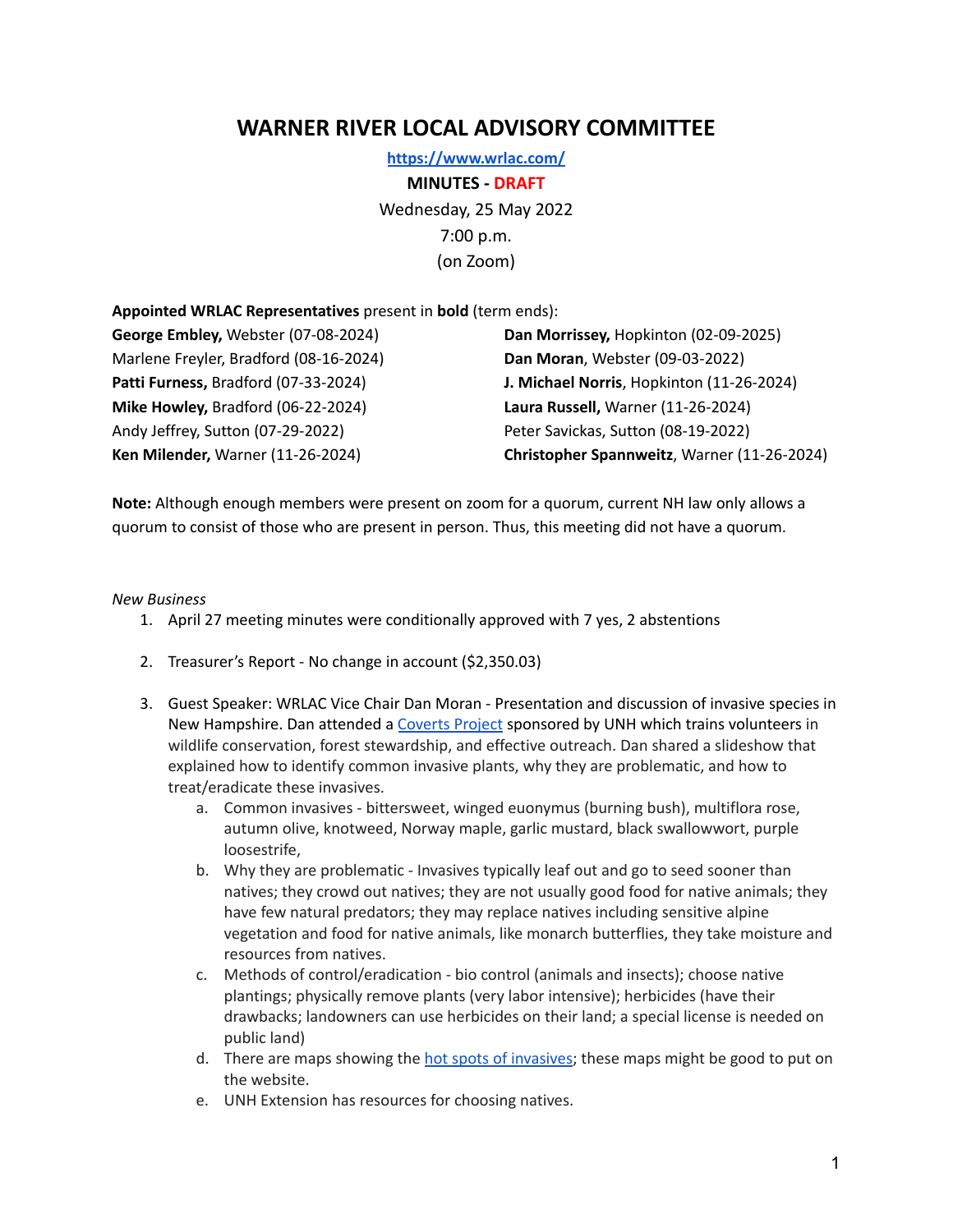- f. Discussion
	- i. Part of the Coverts Project included having a county forester come to Dan's property
	- ii. Do we find out what the towns' conservation commissions are doing so we can partner with them?
	- iii. Amy [Smagula](https://www.des.nh.gov/home-and-recreation/boating-and-fishing/invasive-species) of NH DES has materials on invasive species in the aquatic domain. She has published a booklet specifically about Lake Todd.
	- iv. The app ["Picture](https://apps.apple.com/us/app/picturethis-plant-identifier/id1252497129) This" helps you identify plants.
	- v. What is our role? Clearinghouse? Activism? Educational?
	- vi. Chris can look up BMPs on managing and mitigation strategies for invasives at NH Landscapers Association; relevant information could be linked to the website.

## *Continuing Business*

- 1. Volunteer River Assessment Program Chair is finalizing arrangements with Merrimack River Watershed Council to perform the 2022 monthly river monitoring. We have received a handful of volunteers, and we are putting them in touch with the Merrimack River Council. Chair will be meeting with the Council 4 June to visit (and possibly perform) the June river monitoring. Chair will be leaving our equipment with DES for annual refurbishing.
- 2. New permit applications None this month!
- 3. Reps' Reads Just a friendly reminder that we should all be reading and recommending books about the natural world, and link our website to our local bookstores.
- 4. WRLAC Speaker Series We've had some good speakers to date, education is an important function for us. We should be more environmentally literate if we are to teach our riverfront towns. Roundtable discussion on keeping a list of possible guest speakers and guest audiences
	- a. Past speakers Ben Nugent F&G, Tyson Morrill MRWC, Sherry Gould and Darryl Peasley [Abenaki](https://www.abenakitrails.com/) Trails Project (March 2021), Tracie Sales NHDES Rivers Program, Mike Tardiff and Stephanie Alexander CNHRPC, Mark Beauchesne Landowner Relations [Coordinator](https://wildlife.state.nh.us/landshare/index.html) for NH Fish & Game, and our very own Dan Moran
	- b. Ideas for the future:
	- c. Fall 2022 Wayne Ives and Joe Schmidl Instream Flow program and study education
		- i. Mike H Could this be a field trip to the gauge!?
		- ii. Mike N Have a hydrologic technician from Pembroke to give a presentation
		- iii. Dan Morrissey It would be neat to see them "stream gauge"
		- iv. Ken Maybe we'll do this in July or August a "reps' road trip"!
		- v. Mike N Don't forget the gauge at the Contoocook Dam.
	- d. Brick Moltz The Warner Historical Society is planning an exhibit about Davisville
	- e. Tracy Sales (again) to talk about NH Lakes Association work
	- f. At our 8/28/19 meeting, Bonnie Christie (of the Hopkinton Historical Society? Or Five Rivers?) had invited WRLAC to co-sponsor two programs about the Contoocook, North Branch, and Warner Rivers which they were going to call "Living Waters" on the natural and cultural history and the future of the Contoocook and Warner Rivers. The